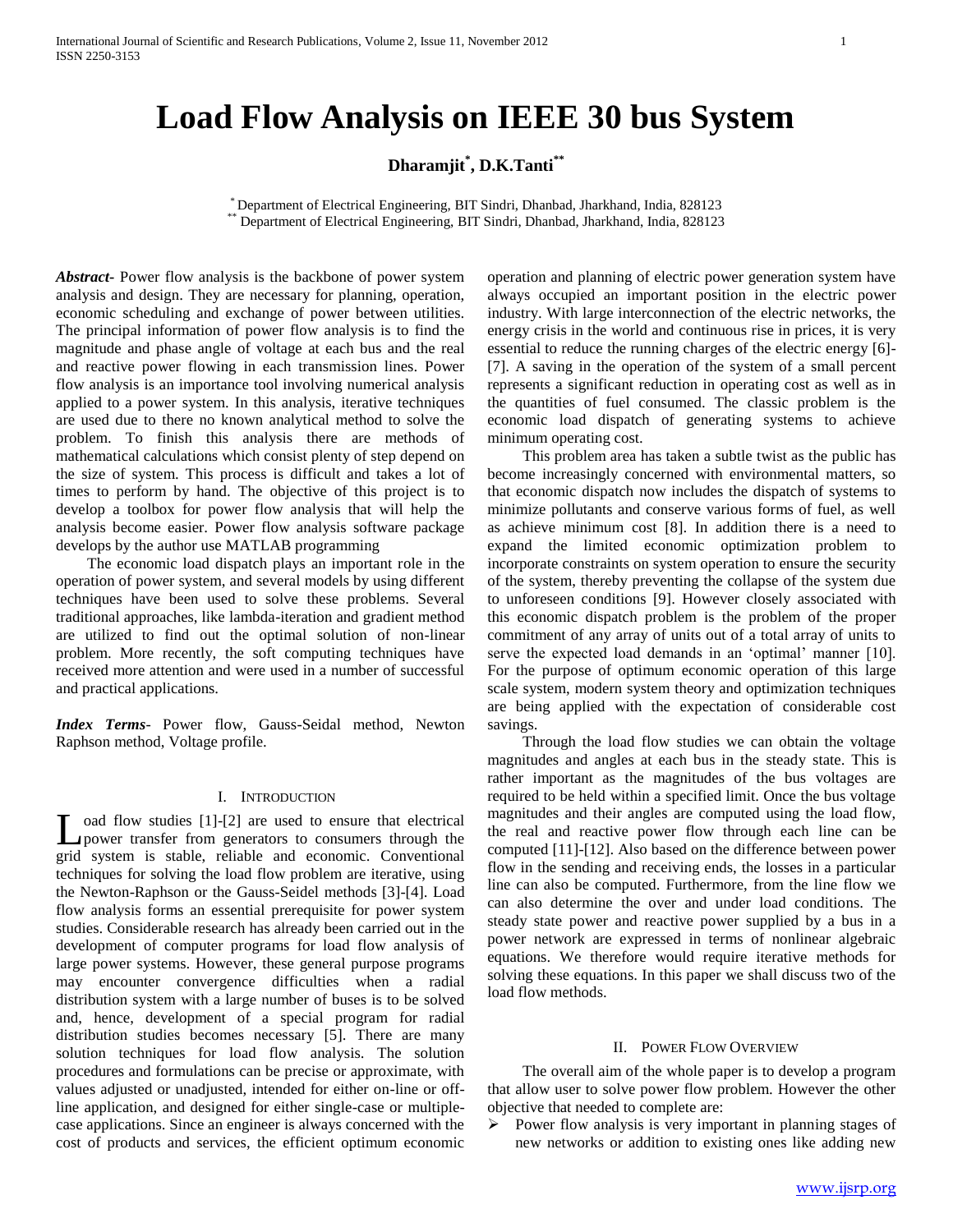generator sites, meeting increase load demand and locating new transmission sites.

- $\triangleright$  The load flow solution gives the nodal voltages and phase angles and hence the power injection at all the buses and power flows through interconnecting power channels.
- It determines the voltage of the buses. The voltage level at the certain buses must be kept within the closed tolerances.
- $\triangleright$  The line flows can be known. The line should not be overloaded, it means, we should not operate the close to their stability or thermal limits.
- To study the performance of the transmission lines, transformer and generator at steady state condition.
- $\triangleright$  To write a program for power flow analysis for education and training purposes
- $\triangleright$  To obtain the simulation of power flow analysis by MATLAB.

## III. POWER FLOW ANALYSIS

 The power flow analysis (also known as load-flow study) is an importance tool involving numerical analysis applied to a power system. Unlike traditional circuit analysis, a power flow study usually uses simplified notation such as a one-line diagram and per-unit system, and focuses on various form of AC power (i.e: reactive, real and apparent) rather than voltage and current. The advantage in studying power flow analysis is in planning the future expansion of power systems as well as in determining the best operation of existing systems. Power flow analysis is being used for solving power flow problem by Newton-Raphson method and Gauss Seidel method. This sub-chapter will discuss all two methods generally on formula or mathematical step in order to solve power flow problem.

## **3.1 Bus Classification**

 A bus is a node at which one or many lines, one or many loads and generators are connected. In a power system each node or bus is associated with 4 quantities, such as magnitude of voltage, phage angle of voltage, active or true power and reactive power in load flow problem two out of these 4 quantities are specified and remaining 2 are required to be determined through the solution of equation. Depending on the quantities that have been specified, the buses are classified into 3 categories. For load flow studies it is assumed that the loads are constant and they are defined by their real and reactive power consumption. The main objective of the load flow is to find the voltage magnitude of each bus and its angle when the powers generated and loads are pre-specified. To facilitate this we classify the different buses of the power system shown in the chart below.

Classification of Buses Slack or **Load Buses** Voltage Swing Bus **Controlled Buses** 

**Fig. 1 Classification of buses.**

 **Load Buses:** In these buses no generators are connected and hence the generated real power  $P_{Gi}$  and reactive power  $Q_{Gi}$ are taken as zero. The load drawn by these buses are defined by real power *-P*<sub>*Li*</sub> and reactive power *-Q<sub>Li</sub>* in which the negative sign accommodates for the power flowing out of the bus. This is why these buses are sometimes referred to as P-Q bus. The objective of the load flow is to find the bus voltage magnitude  $|V_i|$  and its angle  $\delta_i$ .

 **Voltage Controlled Buses:** These are the buses where generators are connected. Therefore the power generation in such buses is controlled through a prime mover while the terminal voltage is controlled through the generator excitation. Keeping the input power constant through turbine-governor control and keeping the bus voltage constant using automatic voltage regulator, we can specify constant  $P_{Gi}$  and  $|V_i|$  for these buses.

 **Slack or Swing Bus:** Usually this bus is numbered 1 for the load flow studies. This bus sets the angular reference for all the other buses. Since it is the angle difference between two voltage sources that dictates the real and reactive power flow between them, the particular angle of the slack bus is not important. However it sets the reference against which angles of all the other bus voltages are measured. For this reason the angle of this bus is usually chosen as 0°. Furthermore it is assumed that the magnitude of the voltage of this bus is known.

#### **3.2 Bus Admittance Matrix**

 1. The first step is to number all the nodes of the system from 0 to *n* . Node 0 is the reference node (or ground node).

 2.Rreplace all generators by equivalent current sources in parallel with an admittance.

 3. Replace all lines, transformers, loads to equivalent admittances whenever possible.

 4. The bus admittance matrix *Y* is then formed by inspection as follows (this is similar to what we learned in circuit theory): sum of admittances connected to node  $iiy = i$  and  $yij = y$  $ji =$ -sum of admittances connected from node *i* to node *j* 

 5. The current vector is next found from the sources connected to nodes 0 to *n* . If no source is connected, the injected current would be 0.

 6. The equations which result are called the node-voltage equations and are given the "bus" subscript in power studies thus: bus bus  $I = Y V$ .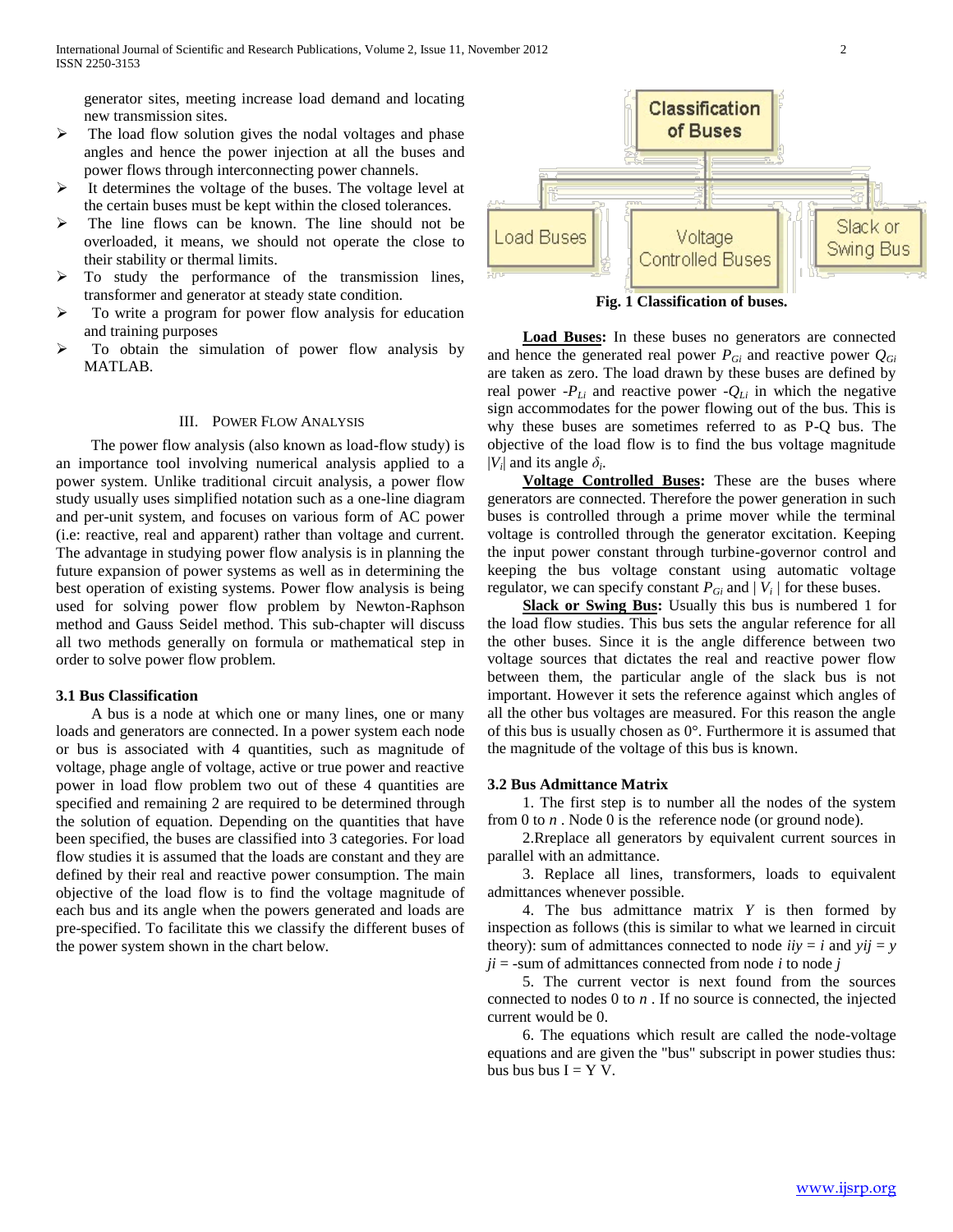# IV. LOAD FLOW SOLUTION

 In Power System Engineering, the load flow study (also known as power flow study) is an important tool involving numerical analysis applied to a power system. Unlike traditional circuit analysis , a power flow study uses simplified notation such as a one line diagram and per unit system , and focuses on various forms of AC power (i.e. reactive ,real and apparent ) rather than voltage and current. It analyses the power systems in normal steady state operation. There exist a number of software implementations of power flow studies.



**Fig. 4.1 One line diagram of IEEE 30 bus system**

#### **4.1 Gauss- Seidel method**

In this method of solving for power system analysis, the equation  $S=VI^*$  is used where  $S=P+jQ$  and hence the equation becomes

| $P + jQ = VI^*$ | (1) |
|-----------------|-----|
| $P - jQ = V^*I$ | (2) |

From the above equation we can deduce that the current I is given by

$$
I=(P-jQ)/V^* \tag{3}
$$

But we also know that

**I=YV (4)**

Now the voltages of the buses are calculated from the equation summarized as

$$
VY = (P - jQ)/V^* \tag{5}
$$

where after each iteration the voltages are replaced in the next iteration.

 The slack bus where V is known the voltage equation for that bus is not formulated. For the P-Q buses the voltage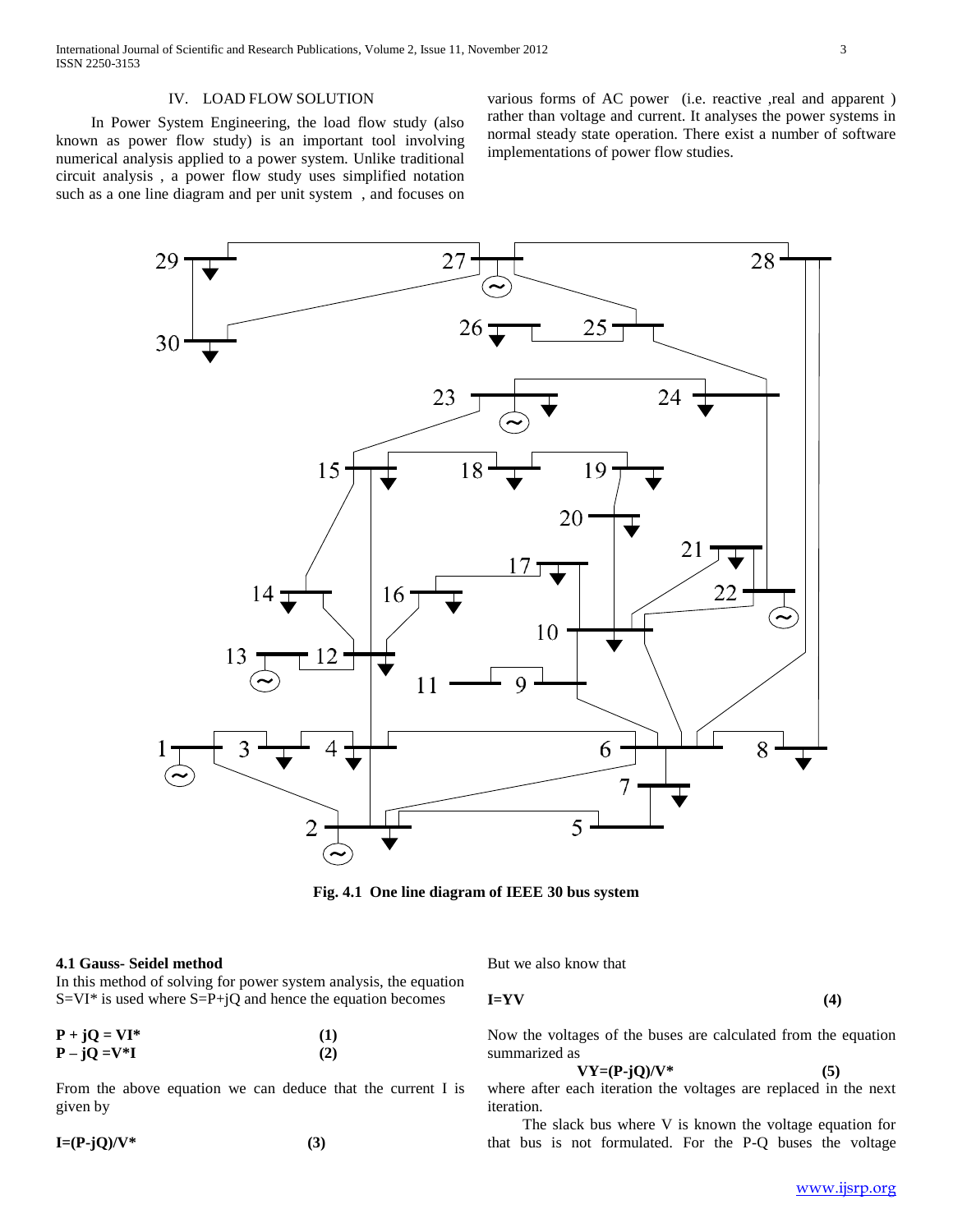magnitudes and angles are obtained directly from the power flow equations. But for the P-V buses where we know the magnitude of the voltage of those buses, the voltages are calculated in the following way

$$
V_{new} = V_{old} \cdot angle(V_{new})
$$
 (6)

 Hence, the voltages of the buses are calculated and the error of their values with the old values are calculated and checked with the tolerance value to decide whether iteration would be needed or not.

# **4.2 Newton-Raphson Method**

 The Newton-Raphson method is widely used for solving non-linear equations. It transforms the original non-linear problem into a sequence of linear problems whose solutions approach the solutions of the original problem.

Let  $G = F(x, y)$  be an equation where the variables x and y are the function of arguments of F. G is a specified quantity. If F is non-linear in nature there may not be a direct solution to get the values of x and y for a particular value of G. in such cases, we take an initial estimate of x and y and iteratively solve for the real values of x and y until the difference is the specified value of G and the calculated value of F(using the estimates of x and y) i.e. ΔF is less than a tolerance value. The procedure is as follows Let the initial estimate of x and y be  $x^0$  and  $y^0$  respectively

Using Taylor series

$$
G = F(x^0, y^0) + \frac{\partial F}{\partial x}\bigg|_{x0, y0} \Delta x_+ \frac{\partial F}{\partial y}\bigg|_{x0, y0} \Delta y \quad (7)
$$

Where  $\partial x$  and  $\partial y$  are calculated at  $x^0$  and  $y^0$  $G - F(x^0, y^0) = \Delta F = \partial x \Delta x + \partial y \Delta y$  (8)

In the matrix form it can be written as  $(\Delta F) = \left(\frac{\partial F}{\partial x} \frac{\partial F}{\partial y}\right) \begin{pmatrix} \Delta x \\ \Delta y \end{pmatrix}$  (9) Or

$$
\begin{pmatrix} \Delta x \\ \Delta y \end{pmatrix} = inv \begin{pmatrix} \frac{\partial F}{\partial x} & \frac{\partial F}{\partial y} \end{pmatrix} \begin{pmatrix} \Delta F \end{pmatrix} \tag{10}
$$

After the first iteration x is updated to  $x^1 = x^0 + \Delta x$  and y to  $y^1 = y^0 + \Delta y$ . The procedure is continued till after some iteration both ΔF is less than some tolerance value ε. The values of x and y after the final update at the last iteration is considered as the solution of the function F.

 For the load flow solution , the non-linear equations are given by equation (9). There will be  $2n - 2 - p$  such equations, with n being the total number of buses and p the number of PV and generator buses.

Equation (11) can be replaced as

$$
\begin{pmatrix}\n\Delta P \\
\Delta Q\n\end{pmatrix} = \begin{pmatrix}\n\frac{\partial F}{\partial \delta} & \frac{\partial F}{\partial |V|} \\
\frac{\partial Q}{\partial \delta} & \frac{\partial Q}{\partial |V|}\n\end{pmatrix} \begin{pmatrix}\n\Delta \delta \\
\Delta |V|\n\end{pmatrix}
$$
\n(11)

or

$$
\begin{pmatrix}\n\Delta\delta \\
\Delta|V|\n\end{pmatrix}_{=1\text{nv}} \begin{pmatrix}\n\frac{\partial P}{\partial \delta} & \frac{\partial P}{\partial |V|} \\
\frac{\partial Q}{\partial \delta} & \frac{\partial Q}{\partial |V|}\n\end{pmatrix}\n\begin{pmatrix}\n\Delta P \\
\Delta Q\n\end{pmatrix}
$$
\n(12)

 The matrix of equation (14) consisting of the partial differentials, is known as the Jacobian matrix and is very often denoted as J.ΔP is the difference between the specifies value of  $P(P^{sp})$  and the calculated value of P using the estimates of  $\delta$  and |V| in a previous iteration. We calculate  $\Delta Q$  similarly.

 The Newton power flow is the most robust power flow algorithm used in practice. However, one drawback to its use is the fact that the terms in the Jacobian matrix must be recalculated each iteration, and then the entire set of linear equations in equation (14) must also be resolved each iteration. Since thousands of complete power flow are often run for planning or operations study, ways to speed up this process were devised.

**4.3 Compare G-S method and N-R methods of load flow solutions.**

| <b>G-S</b> method                                 | N-R method                                           |
|---------------------------------------------------|------------------------------------------------------|
| 1. The variables are expressed in rectangular co- | 1. The variables are expressed in polar coordinates. |
| ordinates.                                        |                                                      |
| 2. Computation time per iteration is less.        | 2. Computation time per iteration is more            |
| 3. It has linear convergence characteristics.     | 3. It has quadratic convergence characteristics.     |
| 4. The number of iterations required for          | 4. The number of iterations are independent          |
| convergence increase with size of the system.     | of the size of the system.                           |
| 5. The choice of slack bus is critical.           | 5. The choice of slack bus is arbitrary.             |
|                                                   |                                                      |
|                                                   |                                                      |

**5**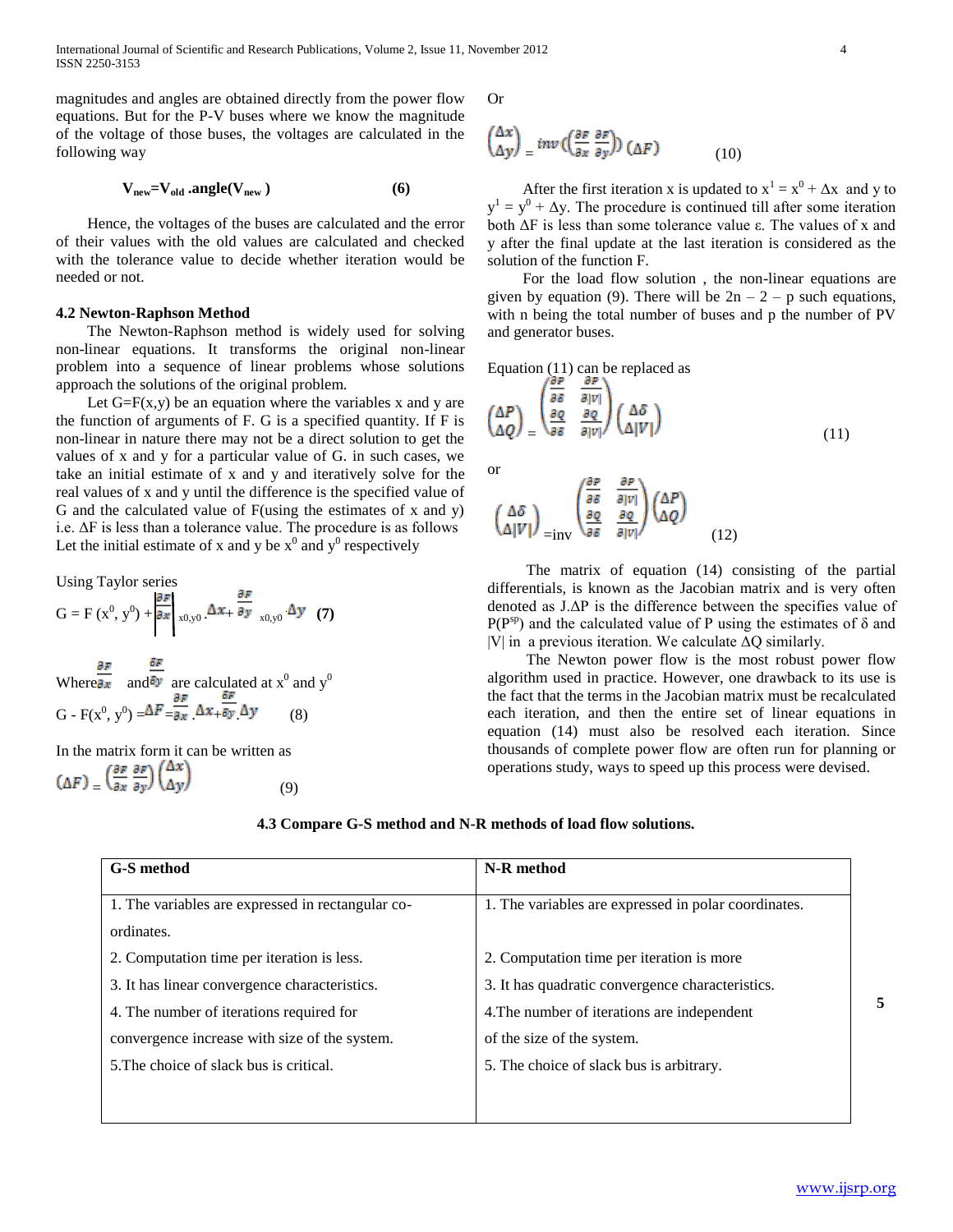#### V. TEST RESULT

 Load flow analysis is carried out in IEEE 30 bus test system. Output Voltage magnitude and Voltage Angle values from Gauss-Seidal method for IEEE 30 bus system. All datas are in per unit. Angle is given in radian

Voltage:  $abs(V)=$ Columns 1 through 10 1.0000 1.0038 1.0001 1.0039 1.0018 1.0088 0.9942 1.0031 1.0195 1.0048 Columns 11 through 20 1.0647 1.0182 1.0532 0.9926 0.9966 0.9967 0.9945 0.9980 0.9964 0.9991 Columns 21 through 30 0.9965 1.0000 0.9963 0.9937 1.0000 0.9824 1.0102 1.0011 0.9953 0.9809 Angle:  $d=$ Columns 1 through 10 0 0.0124 -0.0004 -0.0009 -0.0502 -0.0001 -0.0089 0.0015 0 0.0007 Columns 11 through 20 0.0350 0.0024 0.0225 -0.0060 -0.0031 -0.0026 -0.0040 -0.0022 -0.0035 -0.0010 Columns 21 through 30 -0.0022 0.0000 -0.0028 -0.0021 0.0000 -0.0076 0.0039 -0.0012 -0.0042 -0.0253

 Output Voltage magnitude and Voltage Angle values from Newton-Raphson method for IEEE 30 bus system. Angle is given in radian.

Voltage: abs(V) Columns 1 through 10 1.0500 1.0438 1.0483 1.0468 1.0232 1.0446 1.0283 1.0470 1.0768 1.0736 Columns 11 through 20 1.1328 1.0782 1.1251 1.0648 1.0614 1.0692 1.0671 1.0539 1.0525 1.0570 Columns 21 through 30 1.0618 1.0624 1.0537 1.0517 1.0534 1.0364 1.0628 1.0411 1.0438 1.0328

Angle:  $d=$ Columns 1 through 10 0 -0.0502 -0.0850 -0.1019 -0.1578 -0.1174 -0.1429 -0.1177 -0.1450 -0.1761 Columns 11 through 20 -0.1144 -0.1626 -0.1431 -0.1776 -0.1797 -0.1729 -0.1786 -0.1900 -0.1929 -0.1896 Columns 21 through 30 -0.1838 -0.1837 -0.1872 -0.1915 -0.1898 -0.1966 -0.1844 -0.1243 -0.2043 -0.2185

# VI. CONCLUSION

 Power flow or load-flow studies are important for planning future expansion of power systems as well as in determining the best operation of existing systems. The principal information obtained from the power flow study is the magnitude and phase angle of the voltage at each bus, and the real and reactive power flowing in each line.

We have formulated the algorithm and designed the

MATLAB programs for bus admittance matrix, converting polar form to rectangular form, Gauss-Siedel method and Newton Raphson method for analyzing the load flow of the IEEE-30 bus systems. The Voltage magnitude and angles of a 30 bus system were observed for different values of Reactance loading and the findings have been presented. From the findings, it is concluded that increasing the reactance loading resulted in an increased voltage regulation. Gauss-Siedel has simple calculations and is easy to execute, but as the number of buses increase, number of iterations increases. On the other hand, in Newton-Rahpson